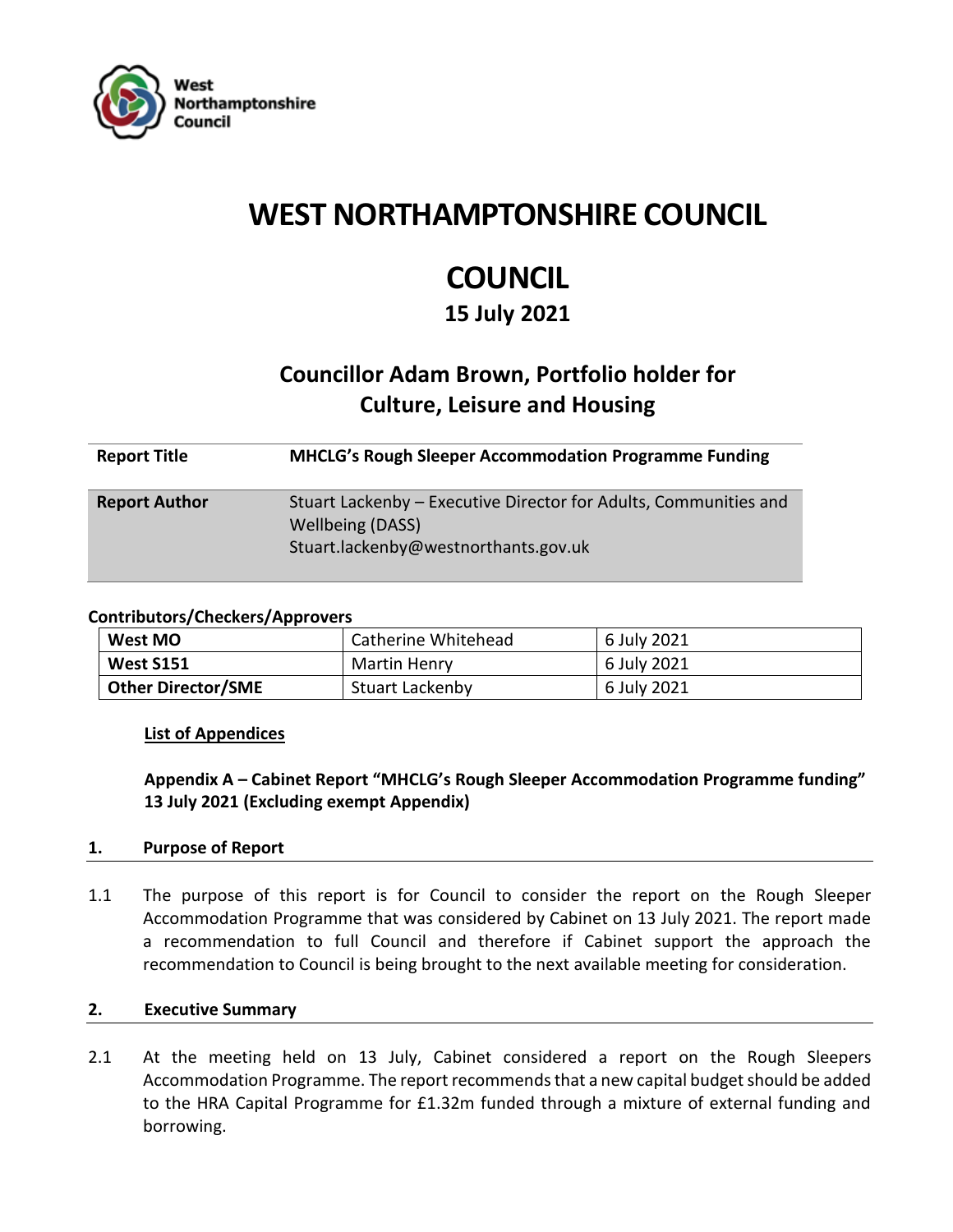- 2.2 More detail on the scheme is included in the attached Appendix which is the Cabinet report on the matter. It should be noted that the exempt appendix has not been added to the report to full council as it has already been circulated to all members and is available to members upon request.
- 2.3 Council are requested to consider the attached report and consider the recommendations included below.

#### **3. Recommendations**

- 3.1 It is recommended that Council:
	- a) Agree the increase in the HRA Capital programme of £1.32m to purchase and refurbish ten 1bedroom properties through the HRA, in order to accommodate and support people who have been sleeping rough or are threatened with sleeping rough, funded by MHCLG/Homes England RSAP grant and HRA borrowing.
- 3.2 Reasons for Recommendation:

To provide rough sleepers with sustainable housing solutions, to reduce rough sleeping and enable people who have slept rough to thrive.

#### **4. Report Background**

- 4.1 At their meeting held on 13 July Cabinet received a report on the Rough Sleeper's Accommodation Programme. The report included a recommendation to full council to establish a £1.32m capital budget in the HRA Capital Programme to be funded through external grant funding and borrowing the details of which are set out in the appendix of the Cabinet report which is available to all members.
- 4.2 This reports seeks to bring this recommendation to full council for their consideration. The full Cabinet report containing the detail relating to this decision is attached as an Appendix. The appendix does not include the exempt Appendix attached to the Cabinet report as that was circulated with the Cabinet papers and members will already have access to his information.

#### **5. Implications (including financial implications)**

#### 5.1 **Resources and Financial**

- 5.1.1 These are contained within the attached Cabinet report.
- 5.2 **Legal**
- 5.2.1 These are contained within the attached Cabinet report.